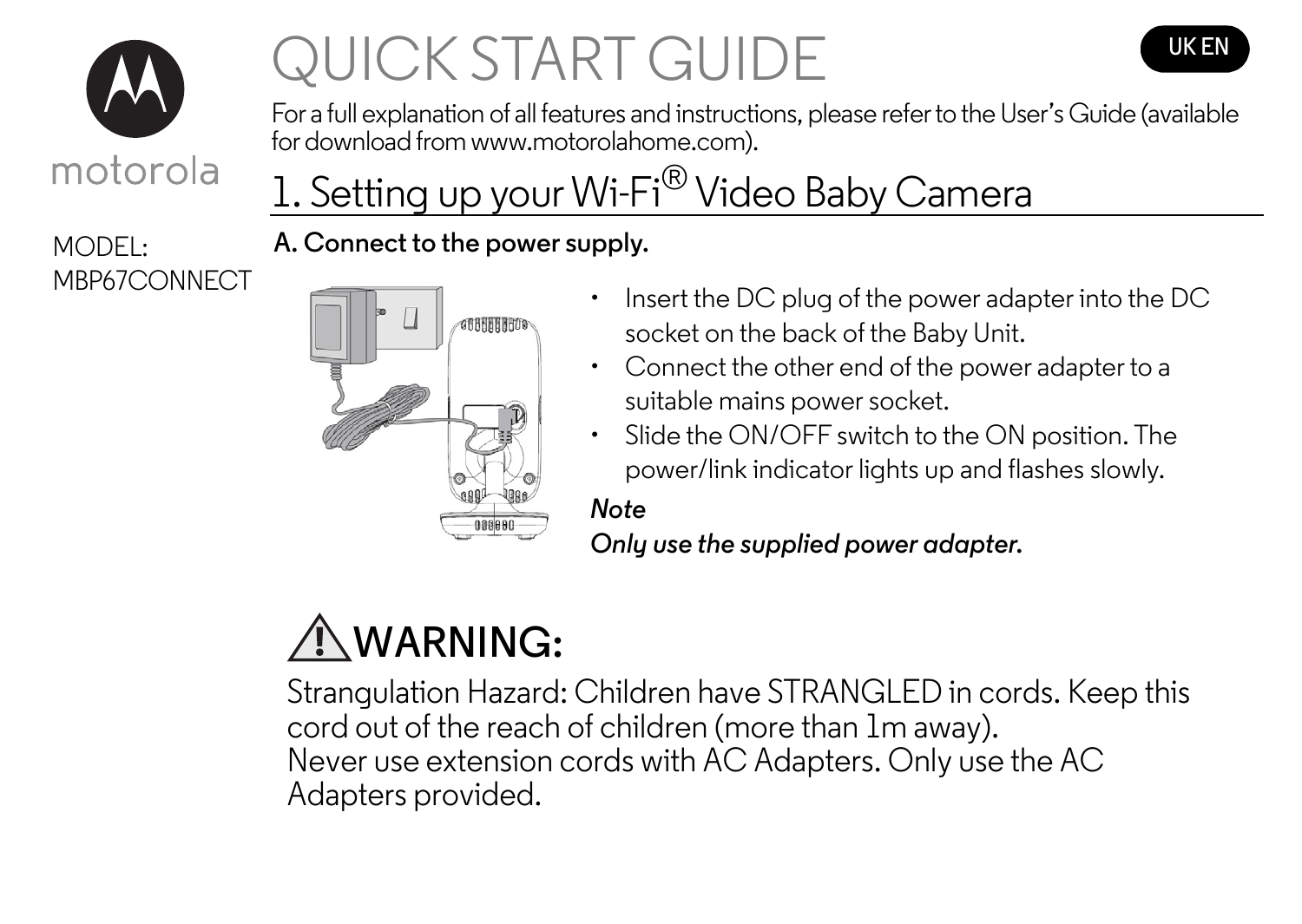### **B. Install Hubble for Motorola Monitors App.**



- Scan the QR code with your smart device and download the Hubble for Motorola Monitors App from the App Store for iOS devices or from the Google Play<sup>TM</sup> Store for Android<sup>TM</sup> devices.
- Install Hubble for Motorola Monitors App on your device.

## **C. View on Compatible Smartphones, Tablets and Computers.**



- 1. Open the Hubble for Motorola Monitors App on your compatible smartphone or tablet.
- 2. Follow the in-app instructions to create your Hubble account and connect to your Wi-Fi $^\circledR$  Camera.
- 3. Log in to your account on your compatible smartphone, tablet or via https://app.hubbleconnected.com/#login on your PC to access your live camera stream.

#### **Please take note of the following minimum system requirements:**

*Smartphones/Tablets: iOS 7, Android™ 4.2 PC (only for viewing – NOT setup): Windows® 7, Mac OS® 10.7, Chrome™ 24, Internet Explorer® 9, Safari® 6, Firefox® 18, Adobe® Flash® 15, Java™ 7* **Wi-Fi® requirements:**

*At least 0.6 Mbps upload bandwidth per camera. Test your Internet speed at: http://www.speedtest.net/*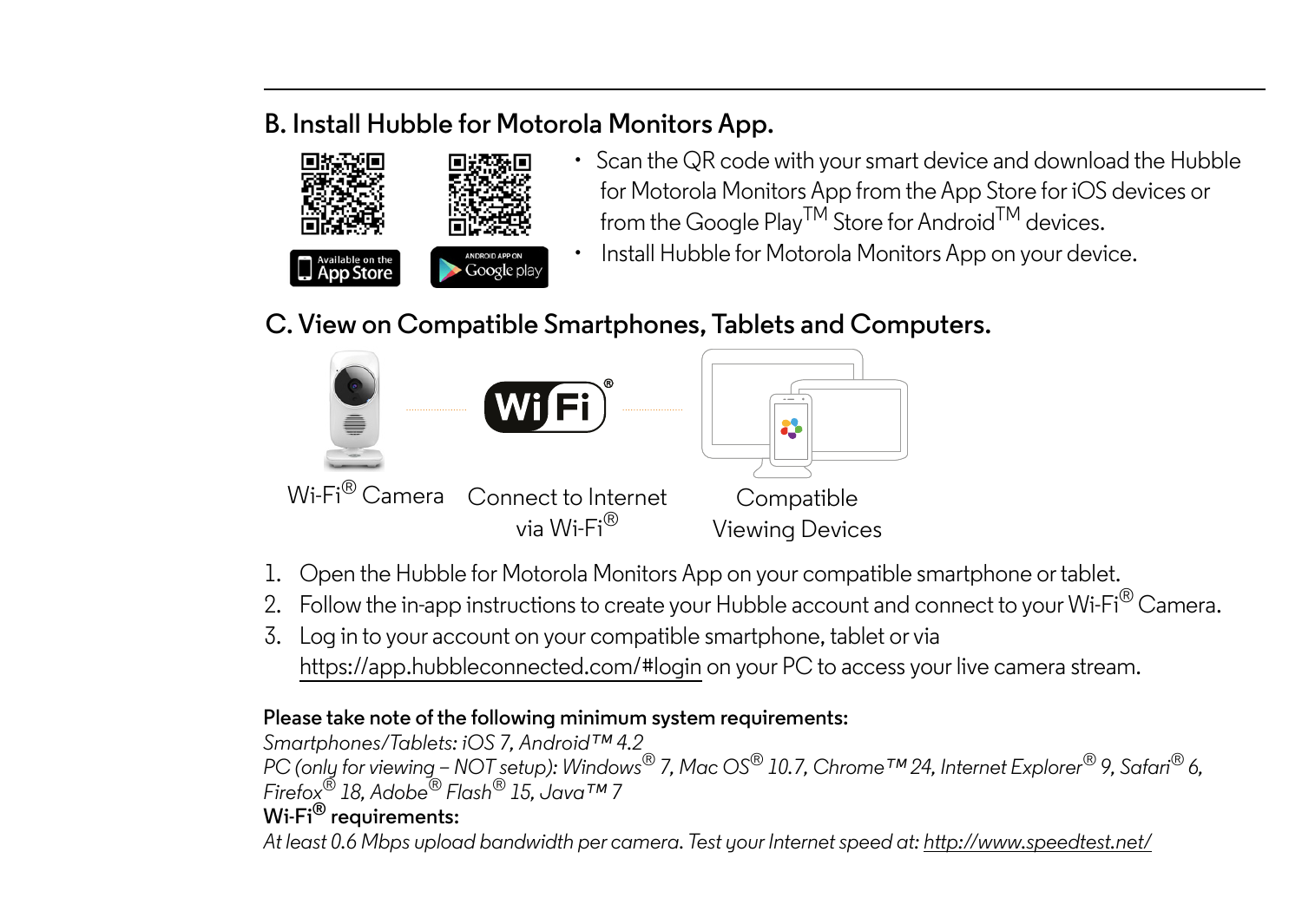## 2. Pairing Your Wi-Fi® Camera Unit with a Parent Unit

The Camera unit works as an accessory camera with Motorola models: MBP667CONNECT, MBP845CONNECT and MBP845CONNECT-2

To re-register your Camera Unit, or register a new Camera Unit, follow the procedures M below:

- 1. Press  $\blacksquare$  when the Parent Unit is in camera viewing mode.
- 2. Press  $\triangleleft Q$  or  $\beta \triangleright$  to scroll to  $Q$ .
- 3. Press **f** or **t** to select add.
- 4. Press OK then  $\Lambda$  or  $\uparrow$  to choose a desired Baby Unit number.
- 5. Press  $\mathbf{OK}$  to put the Parent Unit into pairing mode.
- 6. Turn on the new Baby Unit, the Unit will boot up. When the Baby Unit is in pairing mode, press and hold **PAIR** until the Power/Link indicator turns on.

## *NOTE*

*You cannot choose a Baby Unit number that is already occupied, but must remove an existing Baby Unit before pairing a new one.*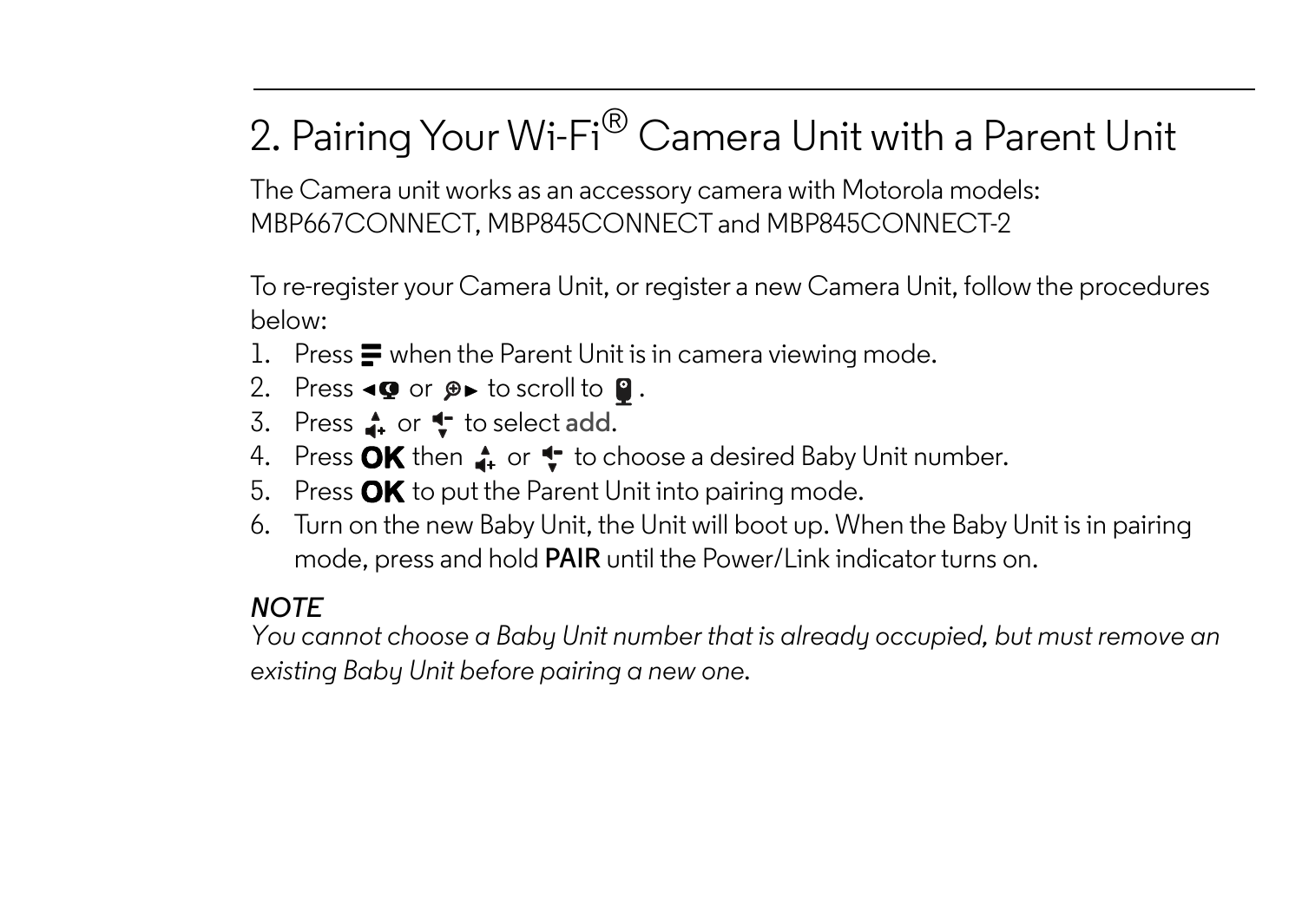## 3. Help

For more solutions, see the full Help section in the User's Guide of Motorola models listed on page 1.

If the Camera Unit has lost its link with the Parent Unit

- **1. Try recharging or replacing the battery pack.**
- **2. If the Camera Unit is too far away it may be going out of range, so move the Camera Unit closer to the Parent Unit.**
- **3. Reset the units by disconnecting them from the battery and electrical power. Wait about 15 seconds before reconnecting. Allow up to one minute for the Camera Unit and the Parent Unit to synchronise.**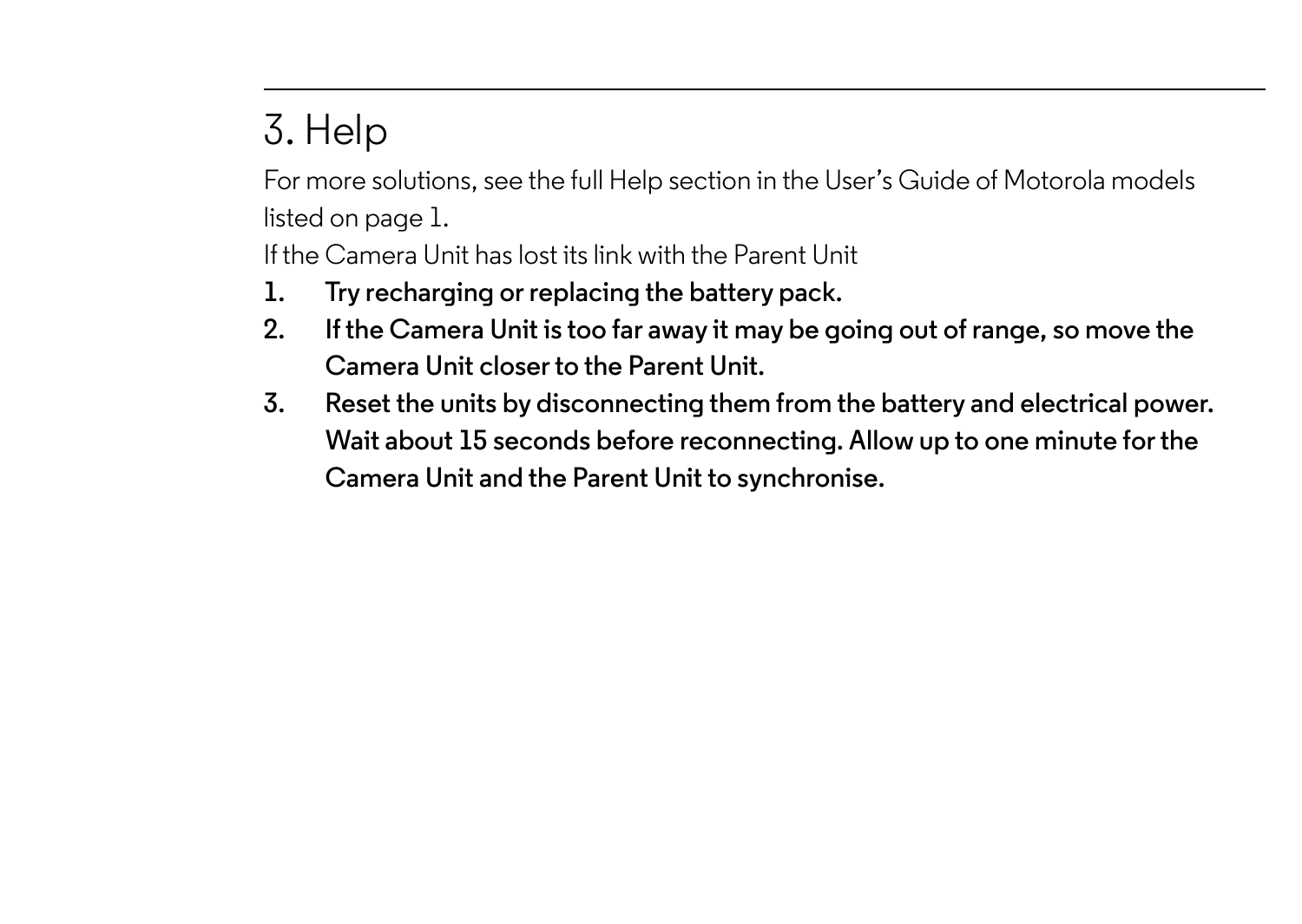

## 4. General Information

If your product is not working properly, read this Quick Start Guide or the User's Guide of one of the models listed on page 1.

Contact Customer Service:

#### **+44 (0) 844 557 0890(UK only)\***

*\*Calls cost 7p per minute plus your telephone company's access charge* 

**+44 (0) 8187 62092 (ROI) Email: support@motorolahome.com** 

**On the Web: www.motorolahome.com/support**

#### **Consumer Products and Accessories Limited Warranty ("Warranty")**

Thank you for purchasing this Motorola branded product manufactured under license by Binatone Electronics International LTD ("BINATONE").

#### **What Does this Warranty Cover?**

Subject to the exclusions contained below, BINATONE warrants that this Motorola branded product ("Product") or certified accessory ("Accessory") sold for use with this product that it manufactured to be free from defects in materials and workmanship under normal consumer usage for the period outlined below. This Warranty is your exclusive warranty and is not transferable.

THIS WARRANTY GIVES YOU SPECIFIC LEGAL RIGHTS, AND YOU MAY HAVE OTHER RIGHTS THAT VARY BY STATE, PROVINCE OR COUNTRY. FOR CONSUMERS WHO ARE COVERED BY CONSUMER PROTECTION LAWS OR REGULATIONS IN THEIR COUNTRY OF PURCHASE OR, IF DIFFERENT, THEIR COUNTRY OF RESIDENCE, THE BENEFITS CONFERRED BY THIS LIMITED WARRANTY ARE IN ADDITION TO ALL RIGHTS AND REMEDIES CONVEYED BY SUCH CONSUMER PROTECTION LAWS AND REGULATIONS. FOR A FULL UNDERSTANDING OF YOUR RIGHTS YOU SHOULD CONSULT THE LAWS OF YOUR COUNTRY, PROVINCE OR STATE.

#### **Who is covered?**

This Warranty extends only to the first consumer purchaser, and is not transferable.

#### **What will BINATONE do?**

BINATONE or its authorised distributor at its option and within a commercially reasonable time, will at no charge repair or replace any Products or Accessories that do not conform to this Warranty. We may use functionally equivalent reconditioned/ refurbished/ pre-owned or new Products, Accessories or parts.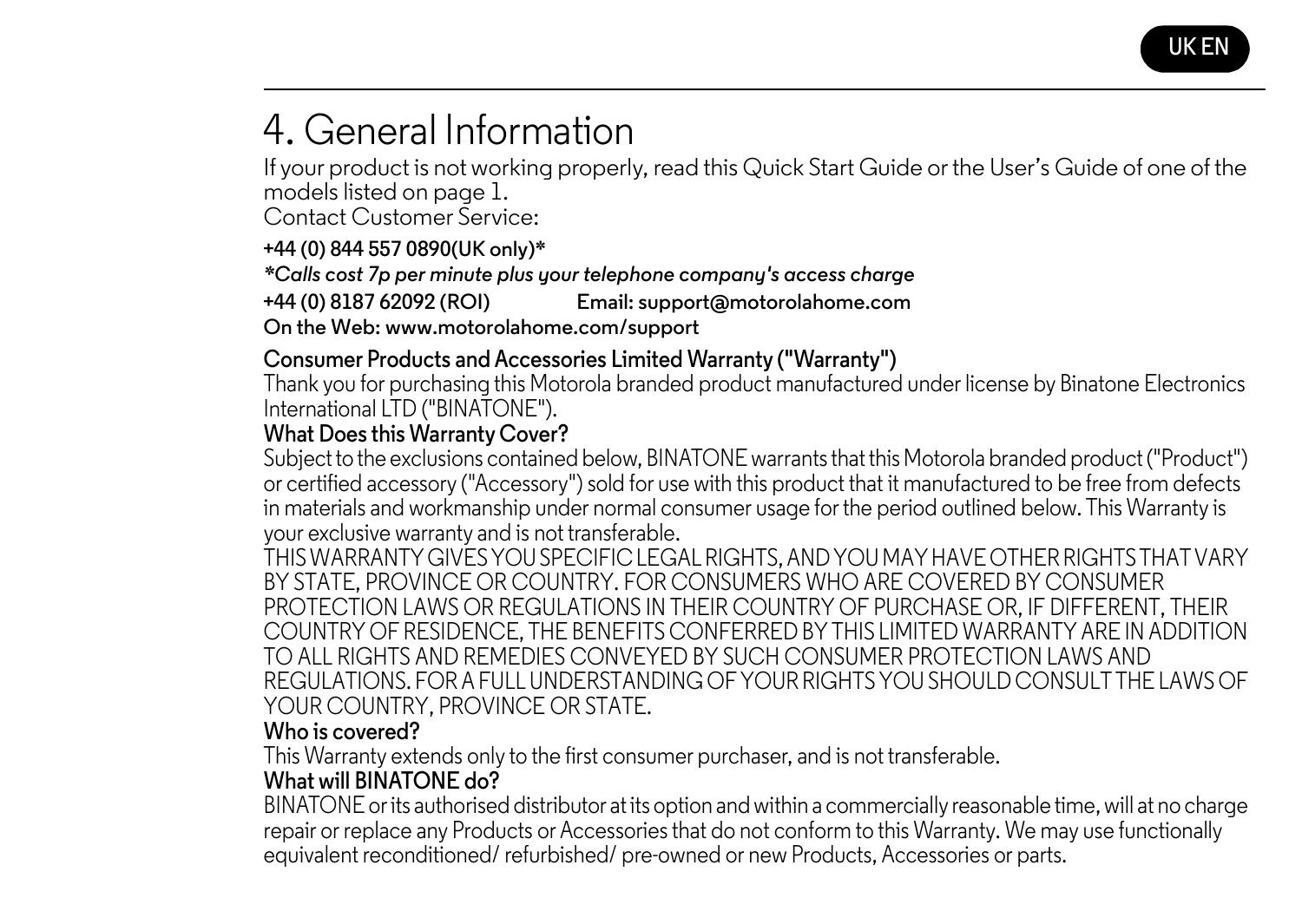#### **What Other Limitations Are There?**

ANY IMPLIED WARRANTIES, INCLUDING WITHOUT LIMITATION THE IMPLIED WARRANTIES OF MERCHANTABILITY AND FITNESS FOR A PARTICULAR PURPOSE, SHALL BE LIMITED TO THE DURATION OF THIS LIMITED WARRANTY, OTHERWISE THE REPAIR OR REPLACEMENT PROVIDED UNDER THIS EXPRESS LIMITED WARRANTY IS THE EXCLUSIVE REMEDY OF THE CONSUMER, AND IS PROVIDED IN LIEU OF ALL OTHER WARRANTIES, EXPRESS OR IMPLIED. IN NO EVENT SHALL MOTOROLA OR BINATONE BE LIABLE, WHETHER IN CONTRACT OR TORT (INCLUDING NEGLIGENCE) FOR DAMAGES IN EXCESS OF THE PURCHASE PRICE OF THE PRODUCT OR ACCESSORY, OR FOR ANY INDIRECT, INCIDENTAL, SPECIAL OR CONSEQUENTIAL DAMAGES OF ANY KIND, OR LOSS OF REVENUE OR PROFITS, LOSS OF BUSINESS, LOSS OF INFORMATION OR OTHER FINANCIAL LOSS ARISING OUT OF OR IN CONNECTION WITH THE ABILITY OR INABILITY TO USE THE PRODUCTS OR ACCESSORIES TO THE FULL EXTENT THESE DAMAGES MAY BE DISCLAIMED BY LAW. Some jurisdictions do not allow the limitation or exclusion of incidental or consequential damages, or limitation on the length of an implied warranty, so the above limitations or exclusions may not apply to you. This Warranty gives you specific legal rights, and you may also have other rights that vary from one jurisdiction to another.

| <b>Products Covered</b>                                               | <b>Length of Coverage</b>                                                                                                    |
|-----------------------------------------------------------------------|------------------------------------------------------------------------------------------------------------------------------|
| Consumer Products                                                     | One (1) year from the date of the products original purchase by the first<br>consumer purchaser of the product.              |
| Consumer Accessories                                                  | Ninety (90) days from the date of the accessories original purchase by the<br>first consumer purchaser of the product.       |
| Consumer Products and<br>Accessories that are Repaired or<br>Replaced | The balance of the original warranty or for Ninety (90) days from the date<br>returned to the consumer, whichever is longer. |

#### **Exclusions**

**Normal Wear and Tear.** Periodic maintenance, repair and replacement of parts due to normal wear and tear are excluded from coverage.

**Batteries.** Only batteries whose fully charged capacity falls below 80% of their rated capacity and batteries that leak are covered by this Warranty.

**Abuse & Misuse.** Defects or damage that result from: (a) improper operation, storage, misuse or abuse, accident or neglect, such as physical damage (cracks, scratches, etc.) to the surface of the product resulting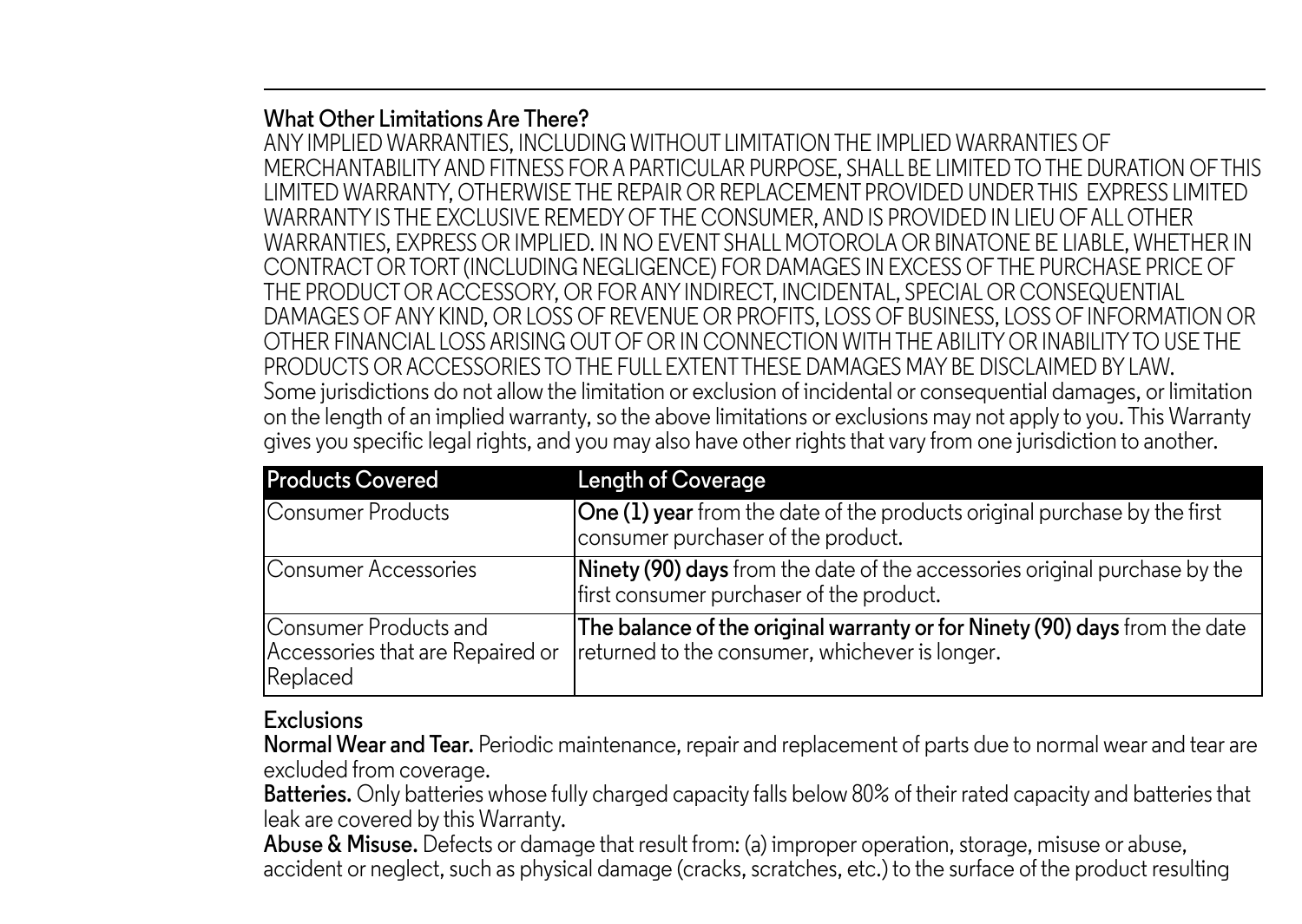from misuse; (b) contact with liquid, water, rain, extreme humidity or heavy perspiration, sand, dirt or the like, extreme heat, or food; (c) use of the Products or Accessories for commercial purposes or subjecting the Product or Accessory to abnormal usage or conditions; or (d) other acts which are not the fault of MOTOROLA or BINATONE, are excluded from coverage.

**Use of Non-Motorola branded Products and Accessories.** Defects or damage that result from the use of Non-Motorola branded or certified Products or Accessories or other peripheral equipment are excluded from coverage.

**Unauthorised Service or Modification.** Defects or damages resulting from service, testing, adjustment, installation, maintenance, alteration, or modification in any way by someone other than MOTOROLA, BINATONE or its authorised service centres, are excluded from coverage.

**Altered Products.** Products or Accessories with (a) serial numbers or date tags that have been removed, altered or obliterated; (b) broken seals or that show evidence of tampering;

(c) mismatched board serial numbers; or (d) nonconforming or non-Motorola branded housings, or parts, are excluded from coverage.

**Communication Services.** Defects, damages, or the failure of Products or Accessories due to any communication service or signal you may subscribe to or use with the Products or Accessories is excluded from coverage.

#### **How to Obtain Warranty Service or Other Information?**

To obtain service or information, please call:

#### **+44 (0) 844 557 0890(UK only)\***

## *\*Calls cost 7p per minute plus your telephone company's access charge*

### $Email: support@motorolahome.com$

#### **On the Web: www.motorolahome.com/support**

You will receive instructions on how to ship the Products or Accessories at your expense and risk, to a BINATONE Authorised Repair Centre. To obtain service, you must include: (a) the Product or Accessory; (b) the original proof of purchase (receipt) which includes the date, place and seller of the Product; (c) if a warranty card was included in your box, a completed warranty card showing the serial number of the Product; (d) a written description of the problem; and, most importantly; (e) your address and telephone number. These terms and conditions constitute the complete warranty agreement between you and BINATONE regarding the Products or Accessories purchased by you, and supersede any prior agreement or representations, including representations made in any literature publications or promotional materials issued